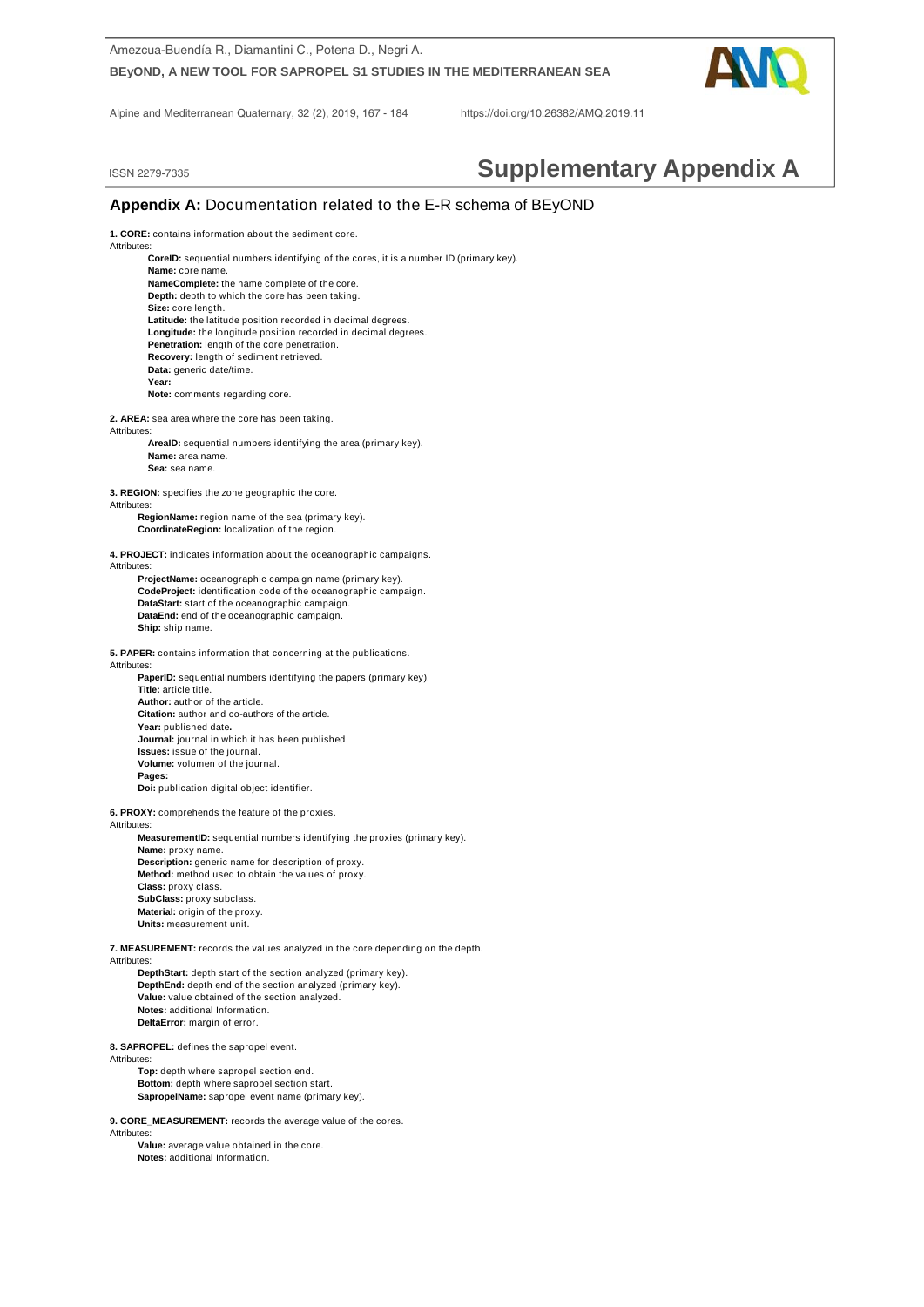

Alpine and Mediterranean Quaternary, 32 (2), 2019, 167 - 184 https://doi.org/10.26382/AMQ.2019.11

# ISSN 2279-7335 **Supplementary Appendix B** 1/8

### **Appendix B:** SQL Queries **Plot Fig.13 (a)**

# *Table with cores that have the TOC proxy and Age*

create view CoreIDwithAge as SELECT distinct m1.CoreID<br>From MEASUREMENT m1, MEASUREMENT m2, AREA, REGION, CORE<br>WHERE AREA.AreaID = REGION.AreaID AND REGION.RegionName = CORE.RegionName AND CORE.CoreID = m1.CoreID AND m1.CoreID = m2.CoreID AND AREA.Name = 'Eastern Mediterranean'<br>AND (m1.MeasurementID = '1518' or m1.MeasurementID = '592')<br>AND m2.MeasurementID = '78'

#### *Create standardized depth:*

create view TOT1 as

( SELECT (MEASUREMENT.DepthStart - SAPROPEL.Top) / ( SAPROPEL.Bottom - SAPROPEL.Top) d1 FROM CORE, MEASUREMENT, SAPROPEL, CoreIDwithAge WHERE CORE.CoreID = MEASUREMENT.CoreID AND CORE.CoreID = CoreIDwithAge.CoreID<br>AND (MEASUREMENT.MeasurementID = 1518 or MEASUREMENT.MeasurementID = 592)<br>AND SAPROPEL.CoreID = CORE.CoreID ) UNION

(<br>SELECT (MEASUREMENT.DepthEnd - SAPROPEL.Top) / ( SAPROPEL.Bottom - SAPROPEL.Top) d1<br>FROM CORE, MEASUREMENT, SAPROPEL, CorelDwithAge<br>WHERE CORE.CoreID = MEASUREMENT.CoreID AND CORE.CoreID = CoreIDwithAge.CoreID AND (MEASUREMENT.MeasurementID = 1518 or MEASUREMENT.MeasurementID = 592) AND SAPROPEL.CoreID = CORE.CoreID );

create view TOT2 as SELECT d1, min( d2 ) d2\_ok FROM ( SELECT t1.d1 d1, t2.d1 d2 FROM `TOT1` t1, TOT1 t2 WHERE t1.d1 < t2.d1) t group by d1

#### *Table with the TOC results:*

create view t\_toc as

SELECT MEASUREMENT.Value TOC, TOT2.d1 standardised\_start, TOT2.d2\_ok standardised\_end, MEASUREMENT.PaperID PaperID<br>FROM CORE, MEASUREMENT, TOT2, SAPROPEL, CoreIDwithAge, PAPER WHERE CORE.CoreID = CoreIDwithAge.CoreID AND CORE.CoreID = MEASUREMENT.CoreID AND PAPER.PaperID = MEASUREMENT.PaperID<br>AND SAPROPEL.CoreID= CORE.CoreID<br>AND (MEASUREMENT.MeasurementID = 1518 or MEASUREMENT.MeasurementID = 592) AND TOT2.d1 >= (MEASUREMENT.DepthStart - SAPROPEL.Top) / ( SAPROPEL.Bottom -SAPROPEL.Top) AND TOT2.d2\_ok <= (MEASUREMENT.DepthEnd - SAP-ROPEL.Top) / ( SAPROPEL.Bottom - SAPROPEL.Top)

#### *Table with the Age results:*

create view t\_year as

SELECT MEASUREMENT.Value Age, TOT2.d1 standardised\_start, TOT2.d2\_ok standardised\_end, MEASUREMENT.PaperID PaperID<br>FROM CORE, MEASUREMENT, TOT2, SAPROPEL, CoreIDwithAge, PAPER WHERE CORE.CoreID = CoreIDwithAge.CoreID<br>AND CORE.CoreID = MEASUREMENT.CoreID<br>AND PAPER.PaperID = MEASUREMENT.PaperID<br>AND SAPROPEL.CoreID= CORE.CoreID<br>AND MEASUREMENT.MeasurementID = 78 AND TOT2.d1 >= (MEASUREMENT.DepthStart - SAPROPEL.Top) / ( SAPROPEL.Bottom -SAPROPEL.Top) AND TOT2.d2\_ok <= (MEASUREMENT.DepthEnd - SAP-ROPEL.Top) / ( SAPROPEL.Bottom - SAPROPEL.Top)

#### *Union table with TOC-Age results:*

SELECT<sup>\*</sup> FROM t\_toc, t\_year WHERE t\_toc.d1=t\_year.d1 AND t\_toc.d2\_ok=t\_year.d2\_ok AND t\_toc.PaperID=t\_year. PaperID

#### **Plot Fig.13 (b)**

*Table with cores that have the TOC proxy and Age* 

create view CoreIDwithAge as SELECT distinct m1.CoreID From MEASUREMENT m1, MEASUREMENT m2, AREA, REGION, CORE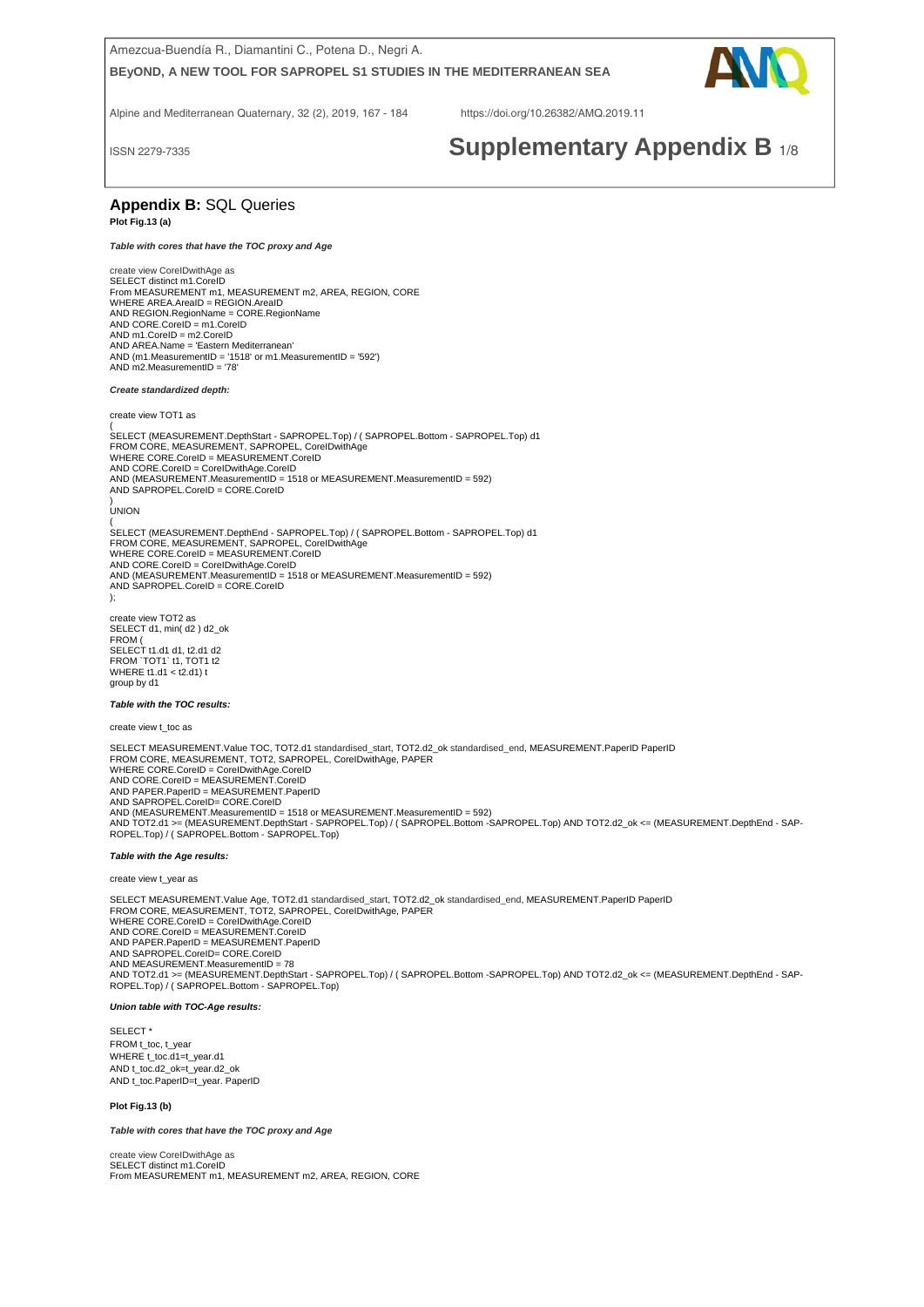

Alpine and Mediterranean Quaternary, 32 (2), 2019, 167 - 184 https://doi.org/10.26382/AMQ.2019.11

# ISSN 2279-7335 **Supplementary Appendix B** 2/8

AND  $m1$ .CoreID = m2.CoreID WHERE AREA.AreaID = REGION.AreaID AND REGION.RegionName = CORE.RegionName AND CORE.CoreID = m1.CoreID AND AREA.Name = 'Eastern Mediterranean' AND (m1.MeasurementID = '1518' or m1.MeasurementID = '592') AND m2.MeasurementID = '78'

#### *Create standardized depth:*

create view TOT1 as

( SELECT (MEASUREMENT.DepthStart - SAPROPEL.Top) / ( SAPROPEL.Bottom - SAPROPEL.Top) d1 FROM CORE, MEASUREMENT, SAPROPEL, CoreIDwithAge WHERE CORE.CoreID = MEASUREMENT.CoreID<br>AND CORE.CoreID = CoreIDwithAge.CoreID<br>AND (MEASUREMENT.MeasurementID = 1518 or MEASUREMENT.MeasurementID = 592)<br>AND SAPROPEL.CoreID = CORE.CoreID

) UNION

( SELECT (MEASUREMENT.DepthEnd - SAPROPEL.Top) / ( SAPROPEL.Bottom - SAPROPEL.Top) d1 FROM CORE, MEASUREMENT, SAPROPEL, CoreIDwithAge WHERE CORE.CoreID = MEASUREMENT.CoreID AND CORE.CoreID = CoreIDwithAge.CoreID AND (MEASUREMENT.MeasurementID = 1518 or MEASUREMENT.MeasurementID = 592) AND SAPROPEL.CoreID = CORE.CoreID ); create view TOT2 as SELECT d1, min( d2 ) d2\_ok FROM (

SELECT t1.d1 d1, t2.d1 d2 FROM `TOT1` t1, TOT1 t2 WHERE t1.d1 < t2.d1) t group by d1

#### *Table with average values of the TOC:*

create view t\_toc as

SELECT avg(MEASUREMENT.Value) TOC, TOT2.d1 standardised\_start, TOT2.d2\_ok standardised\_end, count(MEASUREMENT.Value) number\_of\_core, std (MEASUREMENT.Value) STD FROM CORE, MEASUREMENT, TOT2, SAPROPEL, CoreIDwithAge WHERE CORE.CoreID = CoreIDwithAge.CoreID AND CORE.CoreID = MEASUREMENT.CoreID AND SAPROPEL CoreID= CORE CoreID AND (MEASUREMENT.MeasurementID = 1518 or MEASUREMENT.MeasurementID = 592) AND TOT2.d1 >= (MEASUREMENT.DepthStart - SAPROPEL.Top) / ( SAPROPEL.Bottom -SAPROPEL.Top) AND TOT2.d2\_ok <= (MEASUREMENT.DepthEnd - SAP-ROPEL.Top) / ( SAPROPEL.Bottom - SAPROPEL.Top) GROUP BY TOT2.d1, TOT2.d2\_ok

#### *Table with average values of the Age:*

create view t\_year as

SELECT avg(MEASUREMENT.Value) Age, TOT2.d1 standardised\_start, TOT2.d2\_ok standardised\_end, count(MEASUREMENT.Value) number\_of\_core, std (MEASUREMENT.Value) STD FROM CORE, MEASUREMENT, TOT2, SAPROPEL, CoreIDwithAge WHERE CORE.CoreID = CoreIDwithAge.CoreID AND CORE.CoreID = MEASUREMENT.CoreID AND SAPROPEL.CoreID= CORE.CoreID AND MEASUREMENT.MeasurementID = 78 AND TOT2.d1 >= (MEASUREMENT.DepthStart - SAPROPEL.Top) / ( SAPROPEL.Bottom -SAPROPEL.Top) AND TOT2.d2\_ok <= (MEASUREMENT.DepthEnd - SAP-ROPEL.Top) / ( SAPROPEL.Bottom - SAPROPEL.Top) GROUP BY TOT2.d1, TOT2.d2\_ok

#### *Union table with average values TOC-Age:*

SELECT<sup>\*</sup> FROM t\_toc, t\_year WHERE t\_toc.d1=t\_year.d1 AND t\_toc.d2\_ok=t\_year.d2\_ok

#### **Plot Fig. 14**

*Create standardized depth:* 

create view TOT1 as (SELECT (MEASUREMENT.DepthStart - SAPROPEL.Top) / (SAPROPEL.Bottom - SAPROPEL.Top) d1 FROM CORE, MEASUREMENT, AREA, REGION, SAPROPEL WHERE CORE.CoreID = MEASUREMENT.CoreID AND AREA.AreaID = REGION.AreaID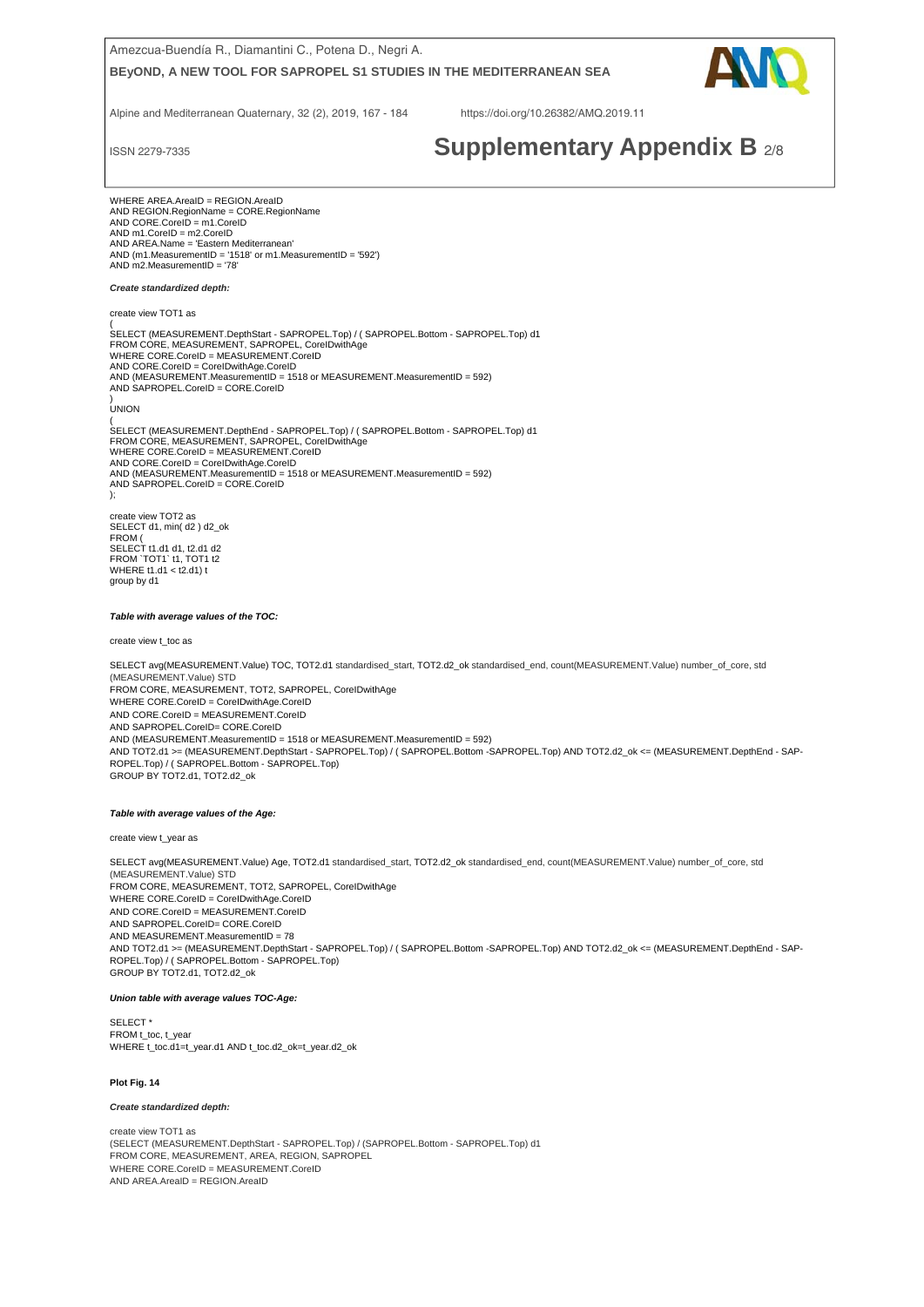

Alpine and Mediterranean Quaternary, 32 (2), 2019, 167 - 184 https://doi.org/10.26382/AMQ.2019.11

# ISSN 2279-7335 **Supplementary Appendix B** 3/8

 AND SAPROPEL.CoreID= CORE.CoreID) AND CORE.RegionName = REGION.RegionName AND AREA.Name = 'Eastern Mediterranea AND MEASURMENT.MeasurementID =1518 UNION (SELECT (MEASUREMENT.DepthEnd - SAPROPEL.Top) / (SAPROPEL.Bottom - SAPROPEL.Top) d1 FROM CORE, MEASUREMENT, AREA, REGION, SAPROPEL WHERE CORE.CoreID = MEASUREMENT.CoreID AND AREA.AreaID = REGION.AreaID AND CORE.RegionName = REGION.RegionName AND AREA.Name = 'Eastern Mediterranean' AND MEASUREMENT.MeasurementID =1518 AND SAPROPEL.CoreID= CORE.CoreID)

create view TOT2 as SELECT d1, min(d2) d2\_ok FROM ( SELECT t1.d1 d1, t2.d1 d2 FROM `TOT1` t1, TOT1 t2 WHERE t1.d1 < t2.d1) t group by d1

#### *Table with the results:*

SELECT avg(MEASUREMENT.Value) TOC , TOT2.d1 standardised\_start, TOT2.d2\_ok standardised\_end, count(MEASUREMENT.Value) number\_of\_core FROM CORE, MEASUREMENT, AREA, REGION, TOT2, SAPROPEL WHERE CORE.CoreID = MEASUREMENT.CoreID AND SAPROPEL.CoreID= CORE.CoreID AND AREA.AreaID = REGION.AreaID AND CORE.RegionName = REGION.RegionName AND AREA.Name = 'Eastern Mediterranean' AND MEASUREMENT.MeasurementID =1518 AND TOT2.d1 >= (MEASUREMENT.DepthStart - SAPROPEL.Top) / (SAPROPEL.Bottom - SAPROPEL.Top) AND TOT2.d2\_ok <= (MEASUREMENT.DepthEnd - SAP-ROPEL.Top) / (SAPROPEL.Bottom - SAPROPEL.Top) GROUP BY TOT2.d1, TOT2.d2\_ok

#### **Plot Fig. 15**

#### *Create standardized depth:*

create view TOT1 as (SELECT (MEASUREMENT.DepthStart - SAPROPEL.Top) / (SAPROPEL.Bottom - SAPROPEL.Top) d1 FROM CORE, MEASUREMENT, AREA, REGION, SAPROPEL WHERE CORE CoreID = MEASUREMENT CoreID AND AREA.AreaID = REGION.AreaID AND CORE.RegionName = REGION.RegionName AND AREA.Name = 'Eastern Mediterranean' AND MEASURMENT.MeasurementID =1518 AND SAPROPEL.CoreID= CORE.CoreID) UNION (SELECT (MEASUREMENT.DepthEnd - SAPROPEL.Top) / (SAPROPEL.Bottom - SAPROPEL.Top) d1 FROM CORE, MEASUREMENT, AREA, REGION, SAPROPEL WHERE CORE.CoreID = MEASUREMENT.CoreID AND AREA.AreaID = REGION.AreaID AND CORE.RegionName = REGION.RegionName AND AREA.Name = 'Eastern Mediterranean' AND MEASUREMENT.MeasurementID =1518 AND SAPROPEL.CoreID= CORE.CoreID)

create view TOT2 as SELECT d1, min(d2) d2\_ok FROM ( SELECT t1.d1 d1, t2.d1 d2 FROM 'TOT1' t1, TOT1 t2 WHERE t1.d1 < t2.d1) t group by d1

#### *Table with the results:*

SELECT avg(MEASUREMENT.Value) TOC , TOT2.d1 standardised\_start, TOT2.d2\_ok standardised\_end, count(MEASUREMENT.Value) number\_of\_core, std (MEASUREMENT.Value) STD FROM CORE, MEASUREMENT, AREA, REGION, TOT2, SAPROPEL WHERE CORE CoreID = MEASUREMENT CoreID AND SAPROPEL.CoreID= CORE.CoreID AND AREA.AreaID = REGION.AreaID AND CORE.RegionName = REGION.RegionName AND AREA.Name = 'Eastern Mediterranean' AND MEASUREMENT.MeasurementID =1518 AND TOT2.d1 >= (MEASUREMENT.DepthStart - SAPROPEL.Top) / (SAPROPEL.Bottom - SAPROPEL.Top) AND TOT2.d2\_ok <= (MEASUREMENT.DepthEnd - SAP-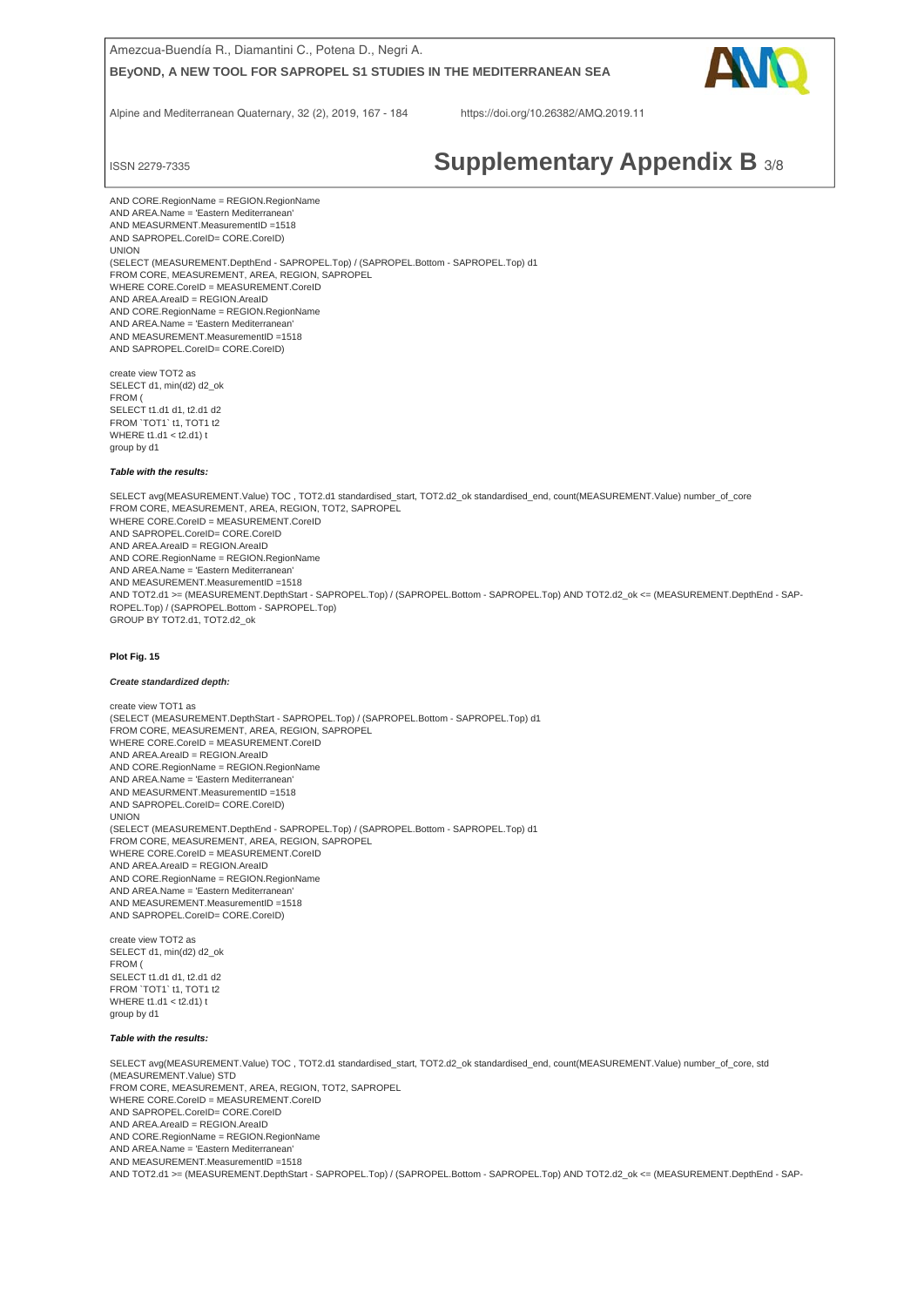

Alpine and Mediterranean Quaternary, 32 (2), 2019, 167 - 184 https://doi.org/10.26382/AMQ.2019.11

# ISSN 2279-7335 **Supplementary Appendix B** 4/8

ROPEL.Top) / (SAPROPEL.Bottom - SAPROPEL.Top) GROUP BY TOT2.d1, TOT2.d2\_ok

### **Plot Fig. 16**

#### **Depth 0-1000 m**

*Create standardized depth:* 

create view TOT1 as (SELECT (MEASUREMENT.DepthStart - SAPROPEL.Top) / (SAPROPEL.Bottom - SAPROPEL.Top) d1 FROM CORE, MEASUREMENT, SAPROPEL, AREA, REGION WHERE CORE.CoreID = MEASUREMENT.CoreID AND AREA.AreaID = REGION.AreaID AND CORE.RegionName = REGION.RegionName AND AREA.Name = 'Eastern Mediterranean' AND CORE.Depth >= 1000 AND MEASUREMENT.MeasurementID =1518 AND SAPROPEL.CoreID= CORE.CoreID) UNION (SELECT (MEASUREMENT.DepthEnd - SAPROPEL.Top) / (SAPROPEL.Bottom - SAPROPEL.Top) d1 FROM CORE, MEASUREMENT, SAPROPEL, AREA, REGION WHERE CORE.CoreID = MEASUREMENT.CoreID AND AREA.AreaID = REGION.AreaID AND CORE.RegionName = REGION.RegionName AND AREA.Name = 'Eastern Mediterranean' AND CORE.Depth >= 1000 AND MEASUREMENT.MeasurementID =1518 AND SAPROPEL.CoreID= CORE.CoreID)

create view TOT2 as SELECT d1, min(d2) d2\_ok FROM ( SELECT t1.d1 d1, t2.d1 d2 FROM 'TOT1' t1, TOT1 t2 WHERE t1.d1 < t2.d1) t group by d1

### *Table with the results:*

SELECT avg(MEASUREMENT.Value) TOC, TOT2.d1 standardised\_start, TOT2.d2\_ok standardised\_end, count(MEASUREMENT.Value) number\_of\_core, std (MEASUREMENT.Value) STD FROM CORE, MEASUREMENT, AREA, REGION, TOT2, SAPROPEL WHERE CORE.CoreID = MEASUREMENT.CoreID AND SAPROPEL.CoreID= CORE.CoreID AND AREA.AreaID = REGION.AreaID AND CORE.RegionName = REGION.RegionName AND AREA.Name = 'Eastern Mediterranean' AND MEASUREMENT.MeasurementID =1518 AND CORE Depth  $>= 1000$ AND TOT2.d1 >= (MEASUREMENT.DepthStart - SAPROPEL.Top) / (SAPROPEL.Bottom - SAPROPEL.Top) AND TOT2.d2\_ok <= (MEASUREMENT.DepthEnd - SAP-ROPEL.Top) / (SAPROPEL.Bottom - SAPROPEL.Top) GROUP BY TOT2.d1, TOT2.d2\_ok

#### **Depth 1000-2000 m**

#### *Create standardized depth:*

create view TOT1 as (SELECT (MEASUREMENT.DepthStart - SAPROPEL.Top) / (SAPROPEL.Bottom - SAPROPEL.Top) d1 FROM CORE, MEASUREMENT, SAPROPEL, AREA, REGION WHERE CORE.CoreID = MEASUREMENT.CoreID AND AREA.AreaID = REGION.AreaID AND CORE.RegionName = REGION.RegionName AND AREA.Name = 'Eastern Mediterranean' AND CORE.Depth >= 1000 AND CORE.Depth <= 2000 AND MEASUREMENT.MeasurementID =1518 AND SAPROPEL.CoreID= CORE.CoreID) UNION (SELECT (MEASUREMENT.DepthEnd - SAPROPEL.Top) / (SAPROPEL.Bottom - SAPROPEL.Top) d1 FROM CORE, MEASUREMENT, SAPROPEL, AREA, REGION WHERE CORE.CoreID = MEASUREMENT.CoreID AND AREA.AreaID = REGION.AreaID AND CORE.RegionName = REGION.RegionName AND AREA.Name = 'Eastern Mediterranean'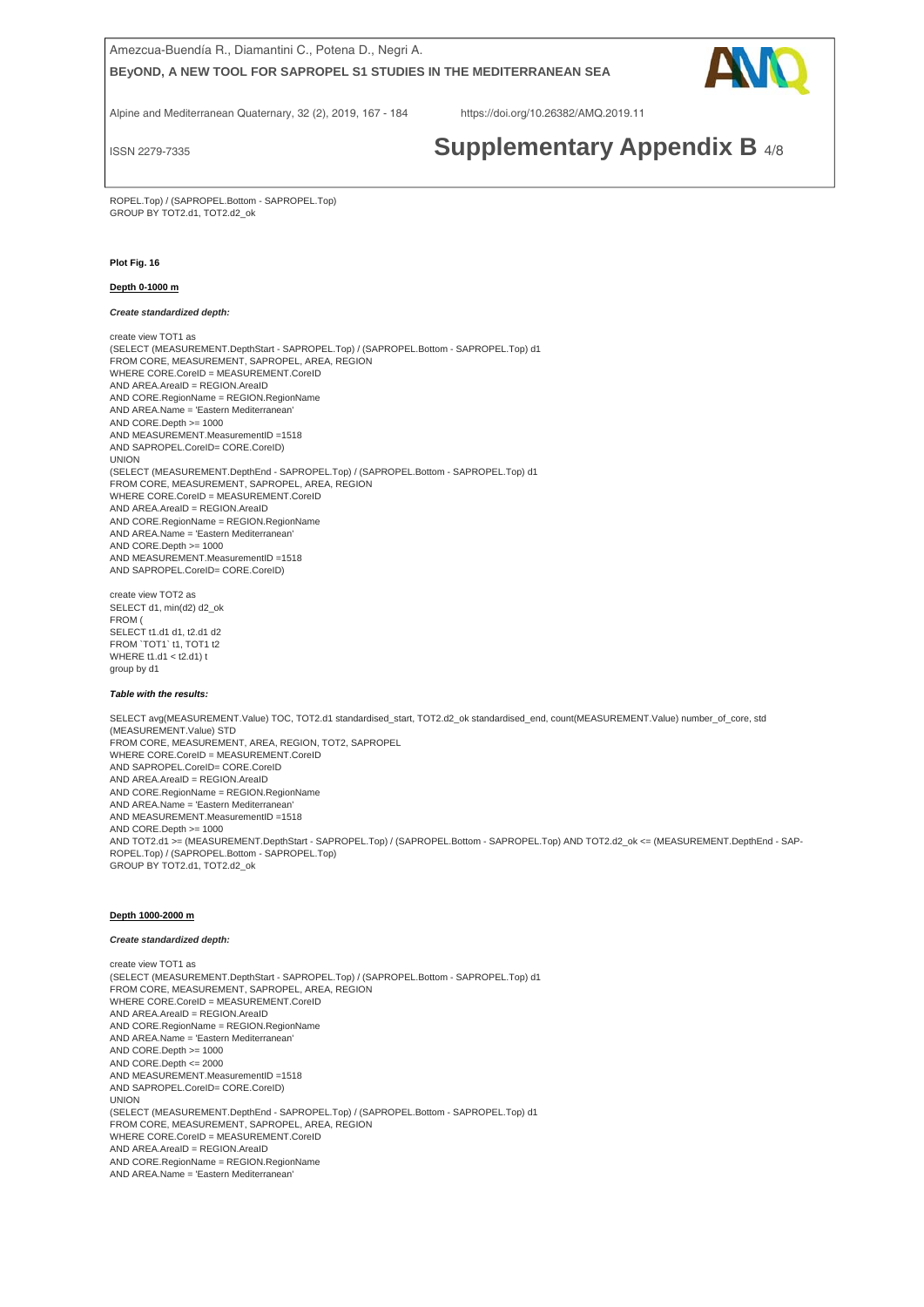

Alpine and Mediterranean Quaternary, 32 (2), 2019, 167 - 184 https://doi.org/10.26382/AMQ.2019.11

# ISSN 2279-7335 **Supplementary Appendix B** 5/8

 AND SAPROPEL.CoreID= CORE.CoreID) AND CORE.Depth >= 1000 AND CORE.Depth <= 2000 AND MEASUREMENT.MeasurementID =1518

create view TOT2 as SELECT d1, min(d2) d2\_ok FROM ( SELECT t1.d1 d1, t2.d1 d2 FROM `TOT1` t1, TOT1 t2 WHERE t1.d1 < t2.d1) t group by d1

#### *Table with the results:*

SELECT avg(MEASUREMENT.Value) TOC, TOT2.d1 standardised\_start, TOT2.d2\_ok standardised\_end, count(MEASUREMENT.Value) number\_of\_core, std (MEASUREMENT.Value) STD FROM CORE, MEASUREMENT, AREA, REGION, TOT2, SAPROPEL WHERE CORE.CoreID = MEASUREMENT.CoreID AND SAPROPEL.CoreID= CORE.CoreID AND AREA.AreaID = REGION.AreaID AND CORE.RegionName = REGION.RegionName AND AREA.Name = 'Eastern Mediterranean' AND MEASUREMENT.MeasurementID =1518 AND CORE.Depth >= 1000 AND CORE.Depth <= 2000 AND TOT2.d1 >= (MEASUREMENT.DepthStart - SAPROPEL.Top) / (SAPROPEL.Bottom - SAPROPEL.Top) AND TOT2.d2\_ok <= (MEASUREMENT.DepthEnd - SAP-ROPEL.Top) / (SAPROPEL.Bottom - SAPROPEL.Top) GROUP BY TOT2.d1, TOT2.d2\_ok

#### **Depth 2000-3000 m**

#### *Create standardized depth:*

create view TOT1 as (SELECT (MEASUREMENT.DepthStart - SAPROPEL.Top) / (SAPROPEL.Bottom - SAPROPEL.Top) d1 FROM CORE, MEASUREMENT, SAPROPEL, AREA, REGION WHERE CORE.CoreID = MEASUREMENT.CoreID AND AREA.AreaID = REGION.AreaID AND CORE.RegionName = REGION.RegionName AND AREA.Name = 'Eastern Mediterranean' AND CORE.Depth >= 2000 AND CORE Depth  $\epsilon$  = 3000 AND MEASUREMENT.MeasurementID =1518 AND SAPROPEL.CoreID= CORE.CoreID) UNION (SELECT (MEASUREMENT.DepthEnd - SAPROPEL.Top) / (SAPROPEL.Bottom - SAPROPEL.Top) d1 FROM CORE, MEASUREMENT, SAPROPEL, AREA, REGION WHERE CORE.CoreID = MEASUREMENT.CoreID AND AREA.AreaID = REGION.AreaID AND CORE.RegionName = REGION.RegionName AND AREA.Name = 'Eastern Mediterranean' AND CORE.Depth >= 2000 AND CORE.Depth <= 3000 AND MEASUREMENT.MeasurementID =1518 AND SAPROPEL.CoreID= CORE.CoreID)

create view TOT2 as SELECT d1, min(d2) d2\_ok FROM ( SELECT t1.d1 d1, t2.d1 d2 FROM `TOT1` t1, TOT1 t2 WHERE t1.d1 < t2.d1) t group by d1

#### *Table with the results:*

SELECT avg(MEASUREMENT.Value) TOC, TOT2.d1 standardised\_start, TOT2.d2\_ok standardised\_end, count(MEASUREMENT.Value) number\_of\_core, std (MEASUREMENT.Value) STD FROM CORE, MEASUREMENT, AREA, REGION, TOT2, SAPROPEL WHERE CORE.CoreID = MEASUREMENT.CoreID AND SAPROPEL.CoreID= CORE.CoreID AND AREA.AreaID = REGION.AreaID AND CORE.RegionName = REGION.RegionName AND AREA.Name = 'Eastern Mediterranean' AND MEASUREMENT.MeasurementID =1518 AND CORE.Depth >= 2000 AND CORE.Depth <= 3000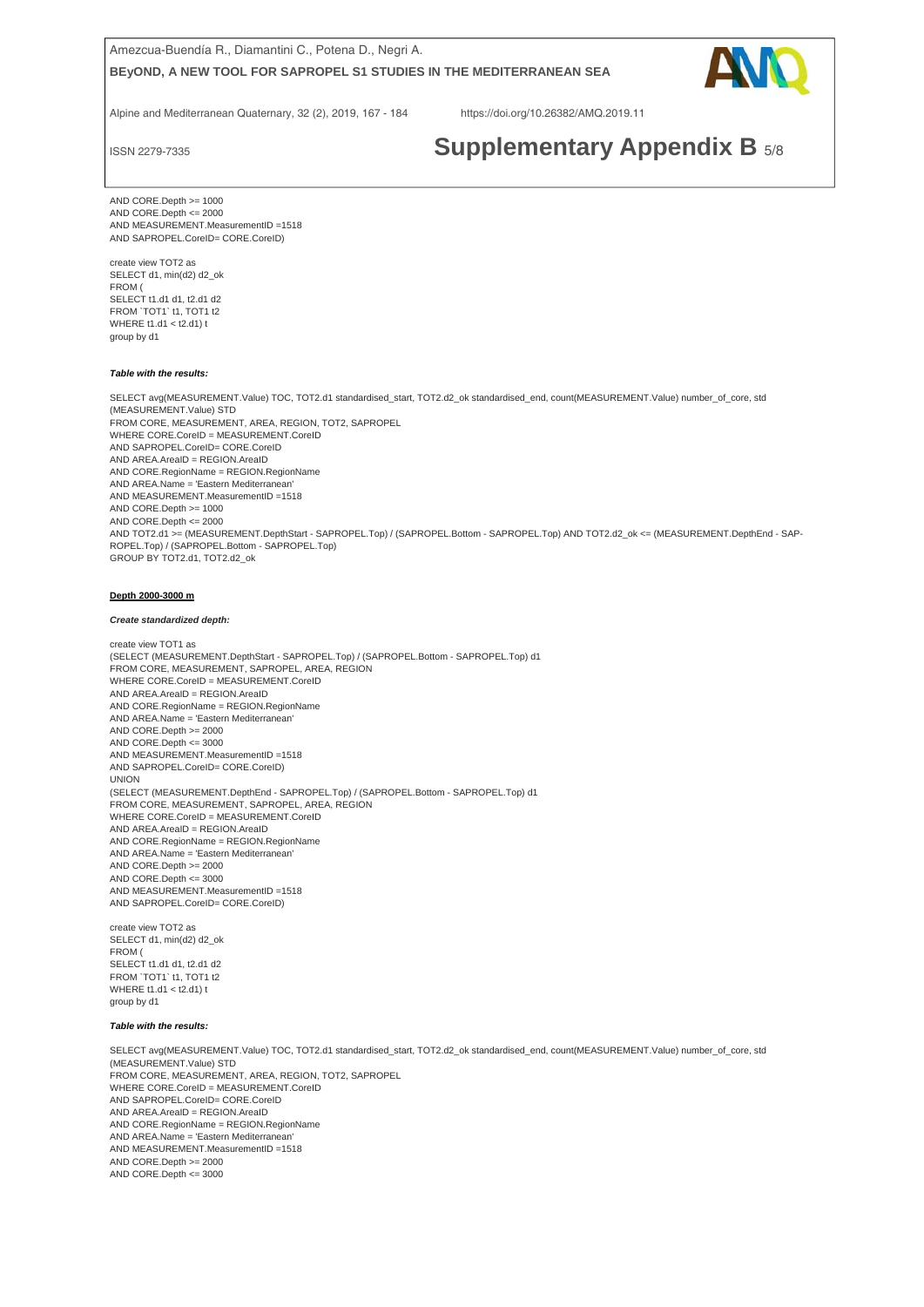

Alpine and Mediterranean Quaternary, 32 (2), 2019, 167 - 184 https://doi.org/10.26382/AMQ.2019.11

# ISSN 2279-7335 **Supplementary Appendix B** 6/8

 GROUP BY TOT2.d1, TOT2.d2\_ok AND TOT2.d1 >= (MEASUREMENT.DepthStart - SAPROPEL.Top) / (SAPROPEL.Bottom - SAPROPEL.Top) AND TOT2.d2\_ok <= (MEASUREMENT.DepthEnd - SAP-ROPEL.Top) / (SAPROPEL.Bottom - SAPROPEL.Top)

#### **Depth >3000 m**

*Create standardized depth:* 

create view TOT1 as (SELECT (MEASUREMENT.DepthStart - SAPROPEL.Top) / (SAPROPEL.Bottom - SAPROPEL.Top) d1 FROM CORE, MEASUREMENT, SAPROPEL, AREA, REGION WHERE CORE.CoreID = MEASUREMENT.CoreID AND AREA.AreaID = REGION.AreaID AND CORE.RegionName = REGION.RegionName AND AREA.Name = 'Eastern Mediterranean' AND CORE.Depth >= 3000 AND MEASUREMENT.MeasurementID =1518 AND SAPROPEL.CoreID= CORE.CoreID) UNION (SELECT (MEASUREMENT.DepthEnd - SAPROPEL.Top) / (SAPROPEL.Bottom - SAPROPEL.Top) d1 FROM CORE, MEASUREMENT, SAPROPEL, AREA, REGION WHERE CORE.CoreID = MEASUREMENT.CoreID AND AREA.AreaID = REGION.AreaID AND CORE.RegionName = REGION.RegionName AND AREA.Name = 'Eastern Mediterranean'  $AND$  CORE.Depth  $>= 3000$ AND MEASUREMENT.MeasurementID =1518 AND SAPROPEL.CoreID= CORE.CoreID)

create view TOT2 as SELECT d1, min(d2) d2\_ok FROM ( SELECT t1.d1 d1, t2.d1 d2 FROM `TOT1` t1, TOT1 t2 WHERE t1.d1 < t2.d1) t group by d1

#### *Table with the results:*

SELECT avg(MEASUREMENT.Value) TOC, TOT2.d1 standardised\_start, TOT2.d2\_ok standardised\_end, count(MEASUREMENT.Value) number\_of\_core, std (MEASUREMENT.Value) STD FROM CORE, MEASUREMENT, AREA, REGION, TOT2, SAPROPEL WHERE CORE CoreID = MEASUREMENT CoreID AND SAPROPEL.CoreID= CORE.CoreID AND AREA.AreaID = REGION.AreaID AND CORE.RegionName = REGION.RegionName AND AREA.Name = 'Eastern Mediterranean' AND MEASUREMENT.MeasurementID =1518 AND CORE.Depth >= 3000 AND TOT2.d1 >= (MEASUREMENT.DepthStart - SAPROPEL.Top) / (SAPROPEL.Bottom - SAPROPEL.Top) AND TOT2.d2\_ok <= (MEASUREMENT.DepthEnd - SAP-ROPEL.Top) / (SAPROPEL.Bottom - SAPROPEL.Top) GROUP BY TOT2.d1, TOT2.d2\_ok

#### **Plot Fig. 17**

#### **Adriatic sea**

#### *Create standardized depth:*

create view TOT1 as (SELECT (MEASUREMENT.DepthStart - SAPROPEL.Top) / (SAPROPEL.Bottom - SAPROPEL.Top) d1 FROM CORE, MEASUREMENT, REGION, SAPROPEL WHERE CORE.CoreID = MEASUREMENT.CoreID AND AREA.AreaID = REGION.AreaID AND CORE.RegionName = REGION.RegionName AND AREA.Sea = 'Adriatic' AND MEASUREMENT.MeasurementID =1518 AND SAPROPEL.CoreID= CORE.CoreID) UNION (SELECT (MEASUREMENT.DepthEnd - SAPROPEL.Top) / (SAPROPEL.Bottom - SAPROPEL.Top) d1 FROM CORE, MEASUREMENT, REGION, SAPROPEL WHERE CORE.CoreID = MEASUREMENT.CoreID AND AREA.AreaID = REGION.AreaID AND CORE.RegionName = REGION.RegionName AND AREA.Sea = 'Adriatic' AND MEASUREMENT.MeasurementID =1518 AND SAPROPEL.CoreID= CORE.CoreID)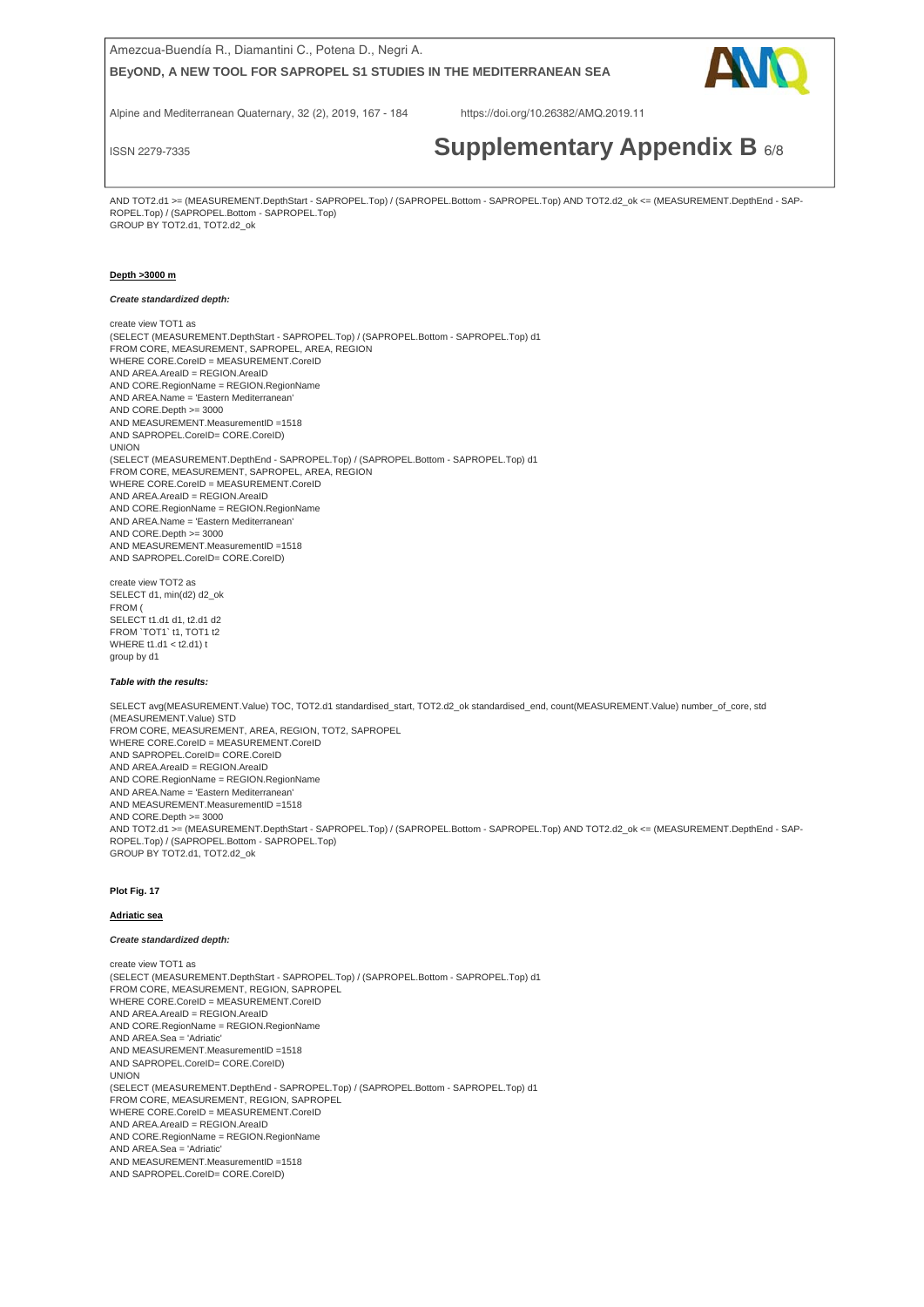

Alpine and Mediterranean Quaternary, 32 (2), 2019, 167 - 184 https://doi.org/10.26382/AMQ.2019.11

# ISSN 2279-7335 **Supplementary Appendix B** 7/8

 FROM ( create view TOT2 as SELECT d1, min(d2) d2\_ok SELECT t1.d1 d1, t2.d1 d2 FROM `TOT1` t1, TOT1 t2 WHERE t1.d1 < t2.d1) t group by d1

#### *Table with the results:*

SELECT avg(MEASUREMENT.Value) TOC, TOT2.d1 standardised\_start, TOT2.d2\_ok standardised\_end, count(MEASUREMENT.Value) number\_of\_core, std (MEASUREMENT.Value) STD FROM CORE, MEASUREMENT, REGION, TOT2, SAPROPEL WHERE CORE.CoreID = MEASUREMENT.CoreID AND SAPROPEL.CoreID= CORE.CoreID AND AREA.AreaID = REGION.AreaID AND CORE.RegionName = REGION.RegionName AND AREA.Sea = 'Adriatic' AND MEASUREMENT.MeasurementID =1518 AND TOT2.d1 >= (MEASUREMENT.DepthStart - SAPROPEL.Top) / (SAPROPEL.Bottom - SAPROPEL.Top) AND TOT2.d2\_ok <= (MEASUREMENT.DepthEnd - SAP-ROPEL.Top) / (SAPROPEL.Bottom - SAPROPEL.Top) GROUP BY TOT2.d1, TOT2.d2\_ok

#### **Levantine sea**

#### *Create standardized depth:*

create view TOT1 as (SELECT (MEASUREMENT.DepthStart - SAPROPEL.Top) / (SAPROPEL.Bottom - SAPROPEL.Top) d1 FROM CORE, MEASUREMENT, AREA, REGION, SAPROPEL WHERE CORE CoreID = MEASUREMENT CoreID AND AREA.AreaID = REGION.AreaID AND CORE.RegionName = REGION.RegionName AND AREA.Sea = 'Levantine' AND MEASUREMENT.MeasurementID =1518 AND SAPROPEL.CoreID= CORE.CoreID) UNION (SELECT (MEASUREMENT.DepthEnd - SAPROPEL.Top) / (SAPROPEL.Bottom - SAPROPEL.Top) d1 FROM CORE, MEASUREMENT, AREA, REGION, SAPROPEL WHERE CORE.CoreID = MEASUREMENT.CoreID AND AREA.AreaID = REGION.AreaID AND CORE.RegionName = REGION.RegionName AND AREA.Sea = 'Levantine' AND MEASUREMENT.MeasurementID =1518 AND SAPROPEL.CoreID= CORE.CoreID)

create view TOT2 as SELECT d1, min(d2) d2\_ok FROM ( SELECT t1.d1 d1, t2.d1 d2 FROM `TOT1` t1, TOT1 t2 WHERE t1.d1 < t2.d1) t group by d1

#### *Table with the results:*

SELECT avg(MEASUREMENT.Value) TOC, TOT2.d1 standardised\_start, TOT2.d2\_ok standardised\_end, count(MEASUREMENT.Value) number\_of\_core, std (MEASUREMENT.Value) STD FROM CORE, MEASUREMENT, AREA, REGION, TOT2, SAPROPEL WHERE CORE.CoreID = MEASUREMENT.CoreID AND SAPROPEL CoreID= CORE CoreID AND AREA.AreaID = REGION.AreaID AND CORE.RegionName = REGION.RegionName AND AREA.Sea = 'Levantine' AND MEASUREMENT.MeasurementID =1518 AND TOT2.d1 >= (MEASUREMENT.DepthStart - SAPROPEL.Top) / (SAPROPEL.Bottom - SAPROPEL.Top) AND TOT2.d2\_ok <= (MEASUREMENT.DepthEnd - SAP-ROPEL.Top) / (SAPROPEL.Bottom - SAPROPEL.Top) GROUP BY TOT2.d1, TOT2.d2\_ok

#### **Ionian and Libyan sea**

#### *Create standardized depth:*

create view TOT1 as (SELECT (MEASUREMENT.DepthStart - SAPROPEL.Top) / (SAPROPEL.Bottom - SAPROPEL.Top) d1 FROM CORE, MEASUREMENT, AREA, REGION, SAPROPEL WHERE CORE.CoreID = MEASUREMENT.CoreID